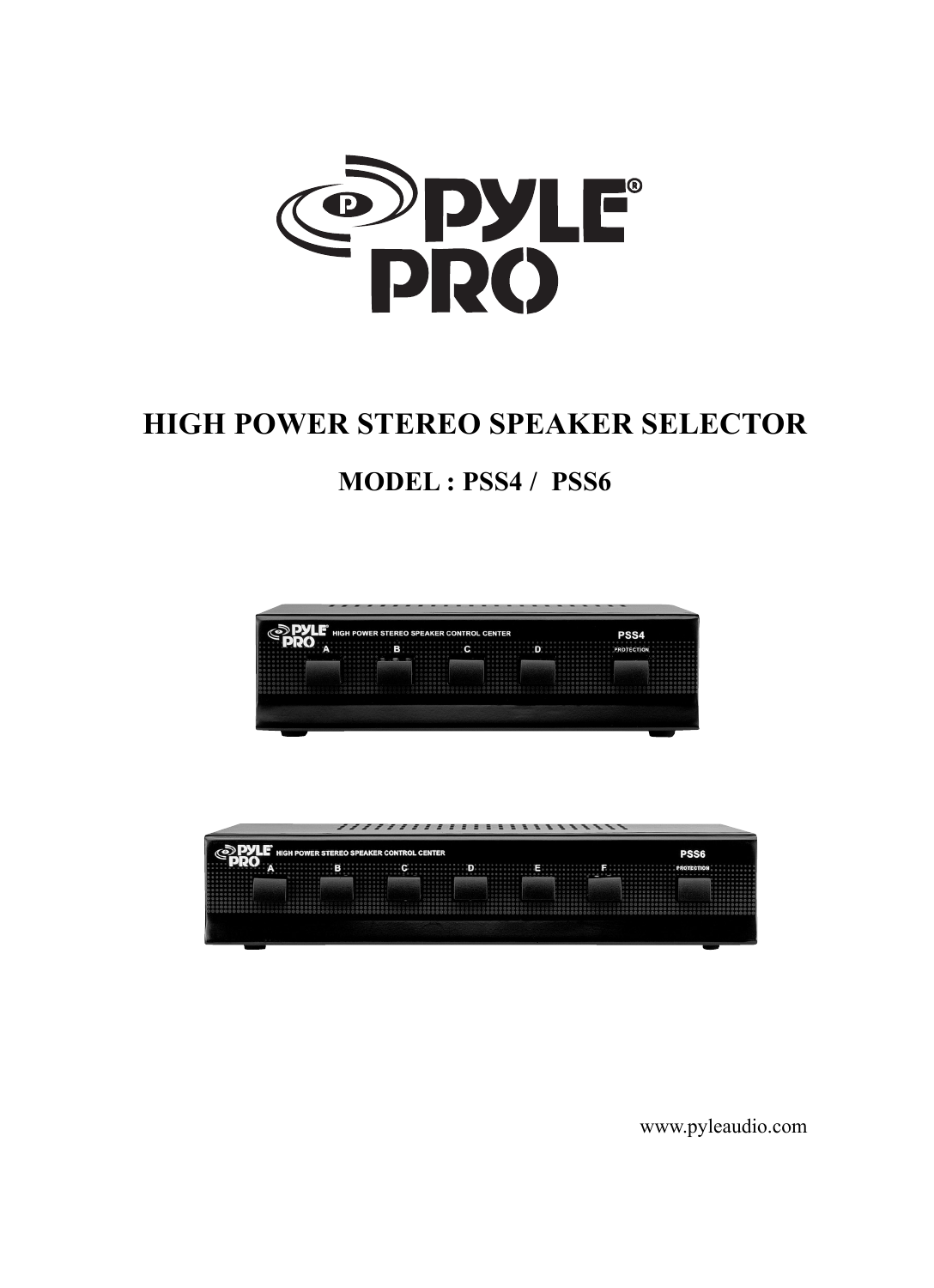Thank you for purchasing PYLE PRO Multi-Speaker Selectors. It lets you connect up to four (PSS4) or six (PSS6) separate pairs of speakers to your stereo receiver/amplifier. The control center is especially convenient if you have speaker sets in different rooms and want to turn them on and off independently. You can enjoy the convenience and flexibility of listening to multiple speaker pairs simultaneously.





The control center lets you use one to four (PSS4) or six (PSS6) sets of speakers at a time, and is designed to operate with a stereo receiver/amplifier that has a maximum of 100 watts per channel, and with speaker systems that have a minimum impedance of 8 ohms (see "Impedance Chart" on page 5)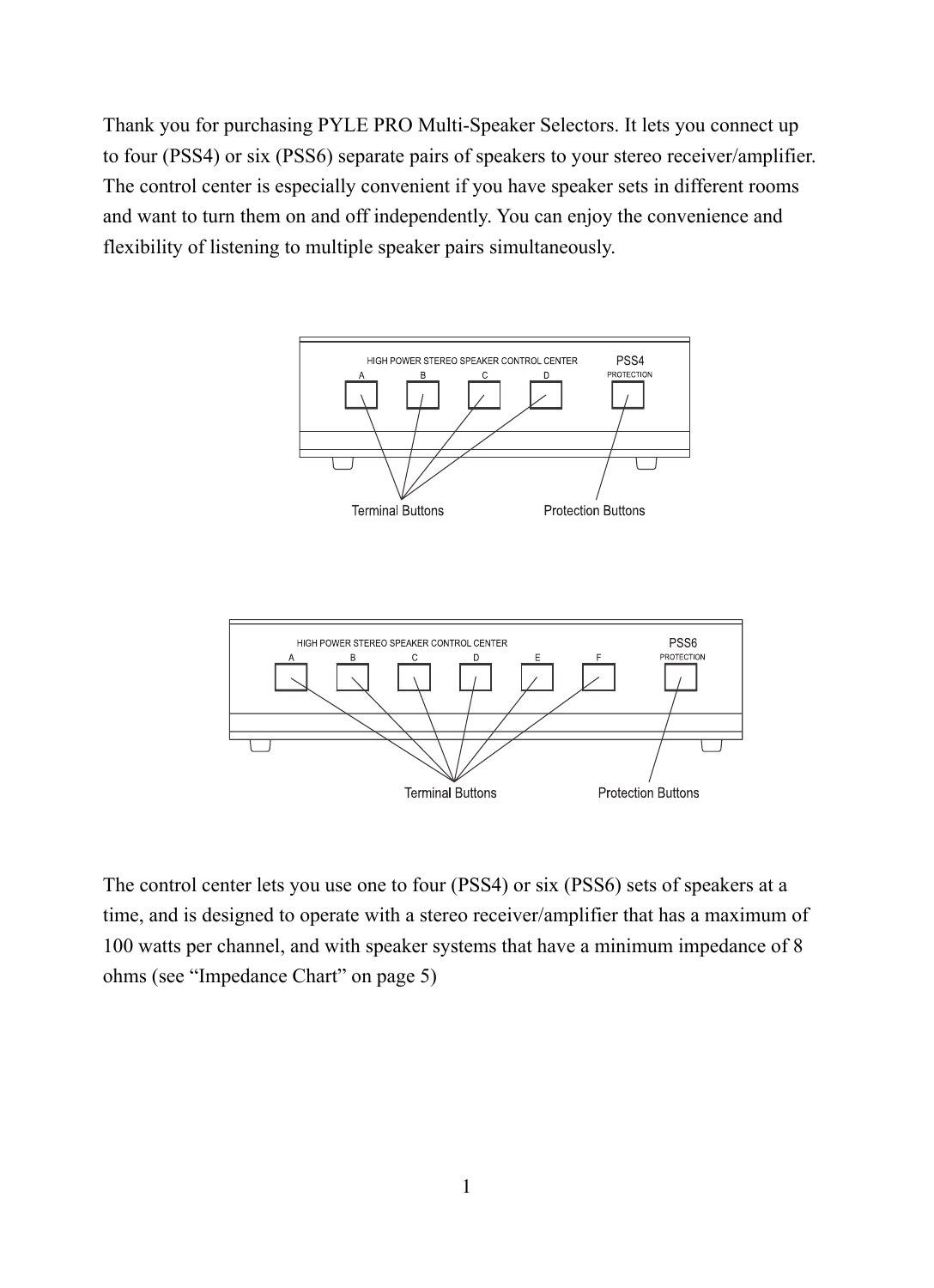#### **PREPARATIONS**

- Use the PYLE PRO Speaker Selectors only with amplifiers rated at 100 watts per channel or less.
- Your PYLE PRO Speaker Selector is designed to accept any size cable up to 14 gauge non-terminated speaker wire. If you're using non-terminated speaker wire, do not use any speaker wire that is larger than14 gauge. The lower the gauge number, the larger the cable (e.g.,12 gauge is larger in actual physical size than14 gauge).
- •Do not hook the outputs of one selector into the inputs of another speaker selector together.

#### **MAKING THE CONNECTIONS**

The control center divides the power from your receiver/amplifier differently to its speaker terminals. (This is especially noticeable when you connect only one pair of speakers. If you connect more than one pair of speakers, see "Impedance Chart" on page 5 to selector the best terminals to connect.) For the best performance, make the connections based on how frequently you use each set of speakers.

Cautions:To avoid damaging your speakers or receiver/amplifier:

- •Be sure your receiver/amplifier's power is turned off before you make the connections.
- Never let the speaker wire's bare ends touch each other or the adjacent terminals on the control center.
- •Do not connect more than one pair of sepakers to each set of terminals.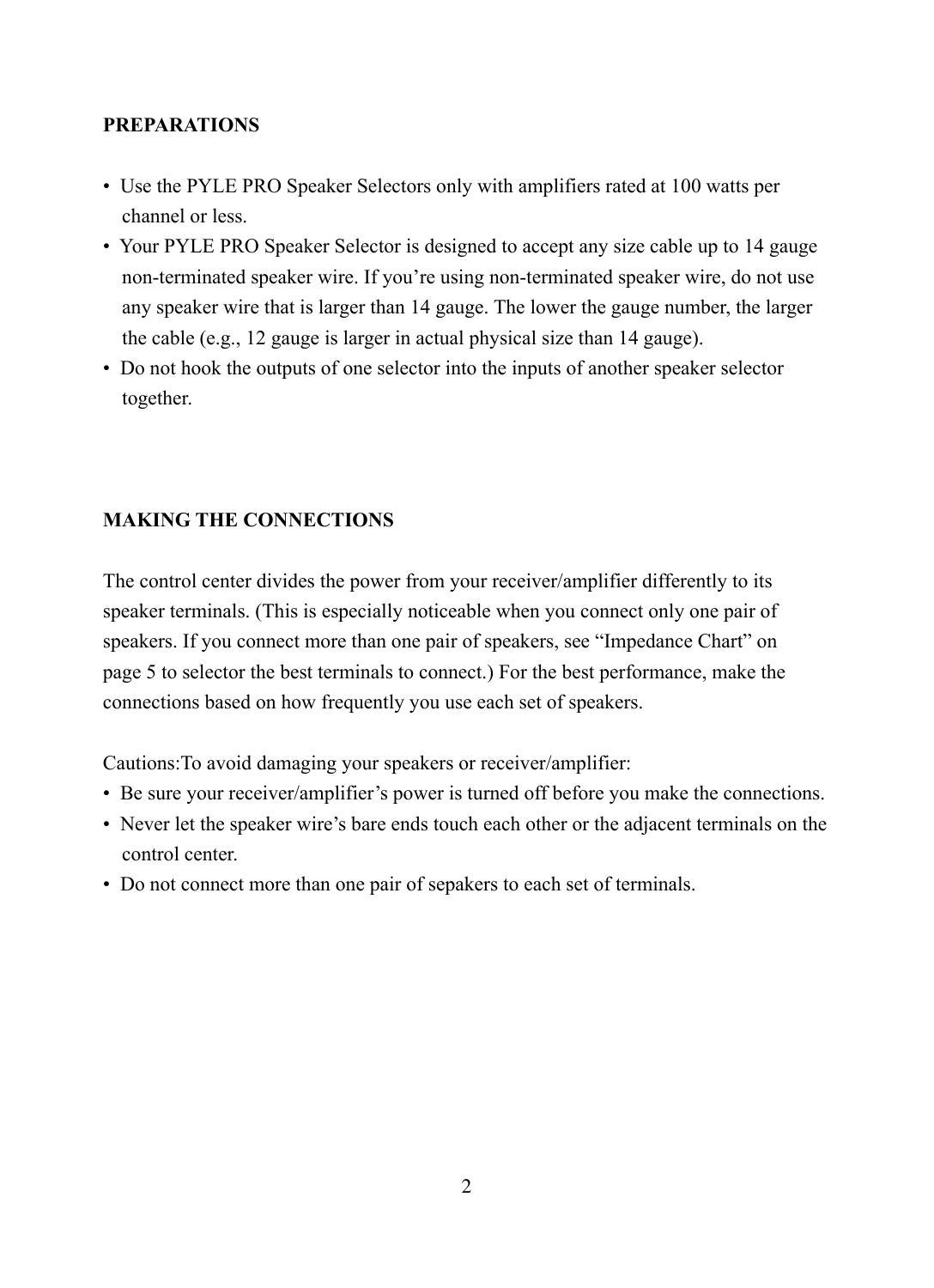Press open the desired SPK terminals on the control center. Insert the speakers' positive  $(+)$  wires in the positive (red) terminals, and negative  $(-)$  wires into the nagative (black) terminals, according to the respective L (left) and R (right) terminals. Then press the tabs to close them.



Press open the AMP terminals on the control center, then insert your receiver/amplifier's positive  $(+)$  wires into the positive (red) terminals, and negative  $(-)$  wires in the nagative terminals. Then press the tabs to close them.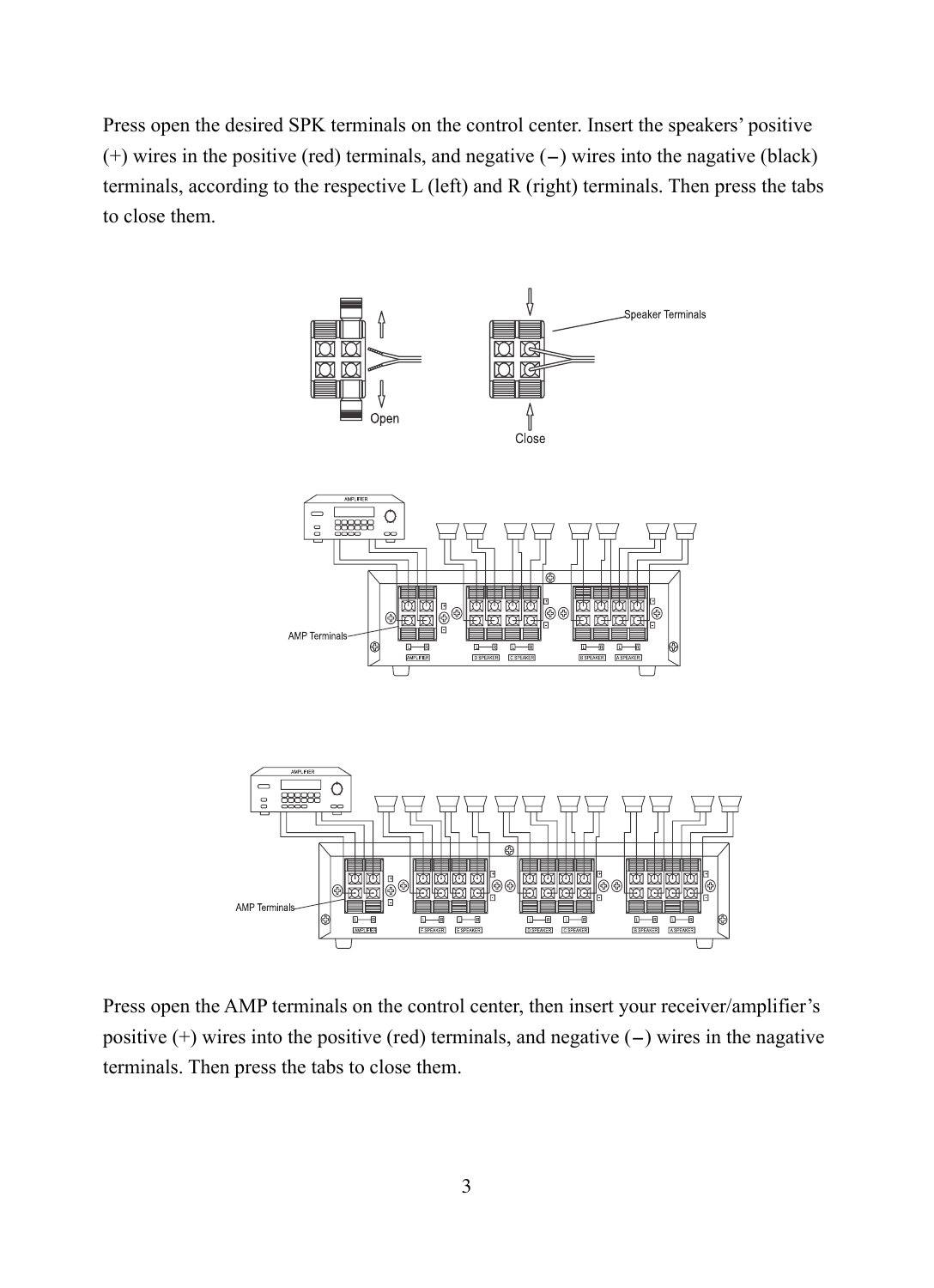#### **Notes:**

- If your receiver/amplifier has more than one set of speaker terminal (A and B), connect only one or the other to the control center.
- For the best results, we recommend 14-gauge, two conductor speaker wire (not supplied) for most connections. If you plan to located the speakers further than 80 feet from the control center, use a heavier gauge of wire.

#### **OPERATION**

Caution:To avoid damaging your receiver/amplifier, set its volume to the lowest setting before changing the control center's settings.

To turn on a pair of speakers connected to the control center, simply press in the desired button. For example, to turn on the set of speakers connected to SPK A, press A.

To turn off a pair of speakers, press the button again so it is in the "out" position.

Note:if no speakers are connected to a set of terminals, do not press in the corresponding control button.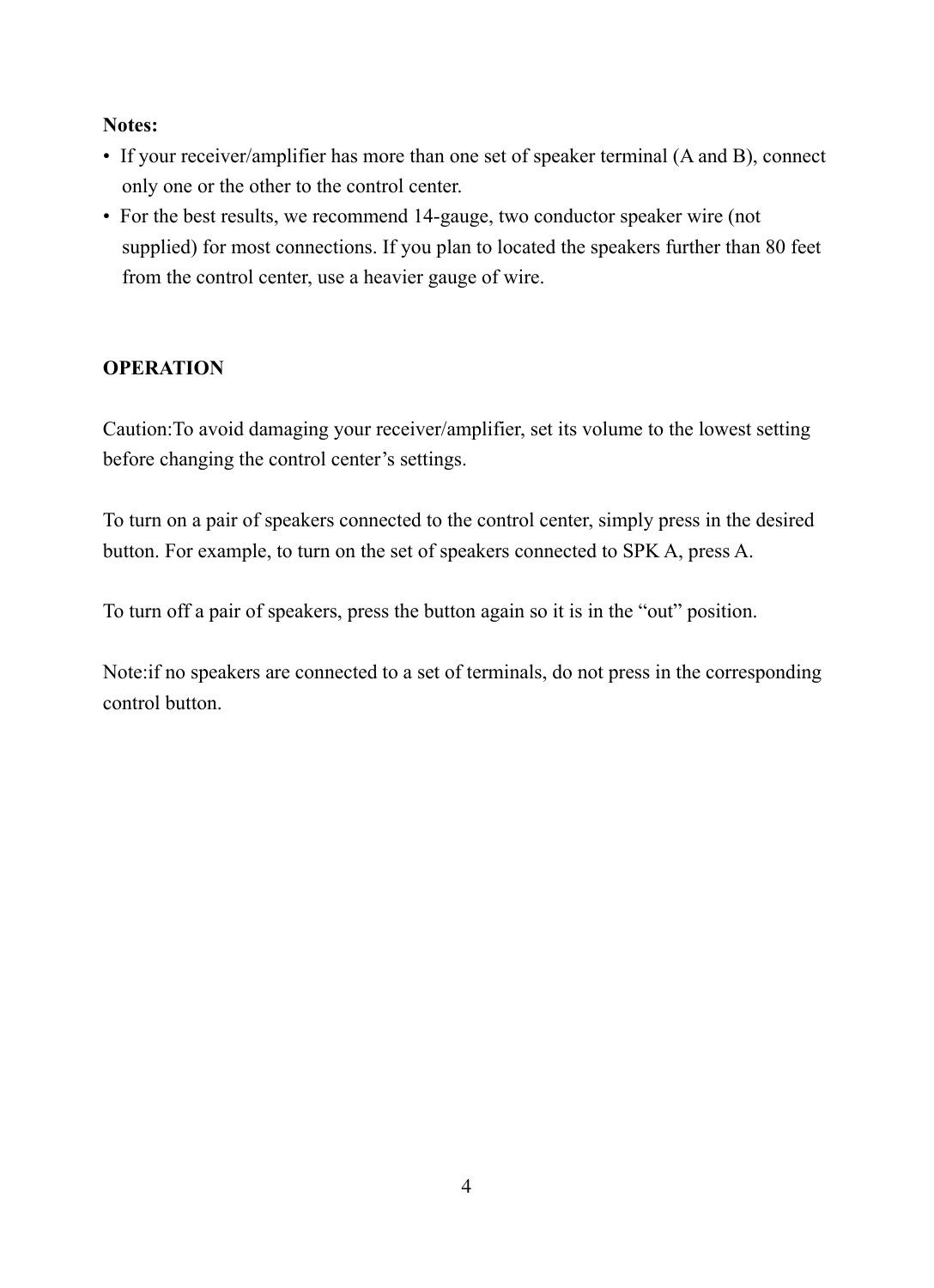#### **IMPEDANCE CHART**

Impedance is a measurement of the load placed on your receiver/amplifier by the speakers. The load placed on your receiver/amplifier from thte control center will vary depending on how many pairs of speakers you turn on at one time, and on which speakers you turn on. The chart below shows the impedance for all possible combinations of 8-ohm speakers.

| Speaker Sets On                          | Impedance $(\Omega)$ |
|------------------------------------------|----------------------|
| $A, B, C$ or $D$                         |                      |
| $A+B, A+C, A+D$<br>$B+C$ , $B+D$ , $C+D$ | 4                    |
| $A+B+C, A+B+D$<br>$A+C+D$ , $B+C+D$      | 3.1                  |
| $A+B+C+D$                                | 24                   |

|--|

| Speaker Sets On                                                                                                                                                      | Impedance $(\Omega)$ |
|----------------------------------------------------------------------------------------------------------------------------------------------------------------------|----------------------|
| $A, B, C, D, E$ or $F$                                                                                                                                               | 8                    |
| $A+B, A+C, A+D$<br>$A+E$ , $A+F$ , $B+C$<br>$B+D$ , $B+E$ , $B+F$<br>$C+D, C+E, C+F, E+F$                                                                            | 4                    |
| $A+B+C, A+B+D, A+B+E$<br>$A+B+F, A+C+D, A+C+E$<br>$A+C+F, A+D+E, A+D+F$<br>$A+E+F$ , $B+C+D$ , $B+C+E$<br>$B+C+F$ , $B+D+E$ , $B+D+F$<br>$C+D+E$ , $C+D+F$ , $D+E+F$ | 3.1                  |
| $A+B+C+D$ , $A+B+C+E$<br>$A+B+C+F$ , $A+C+D+E$<br>$A+C+D+F, A+D+E+F$<br>$B+C+D+E$ , $B+C+D+F$<br>$C+D+E+F$                                                           | 2.4                  |
| $A+B+C+D+E+F$                                                                                                                                                        | 1.7                  |